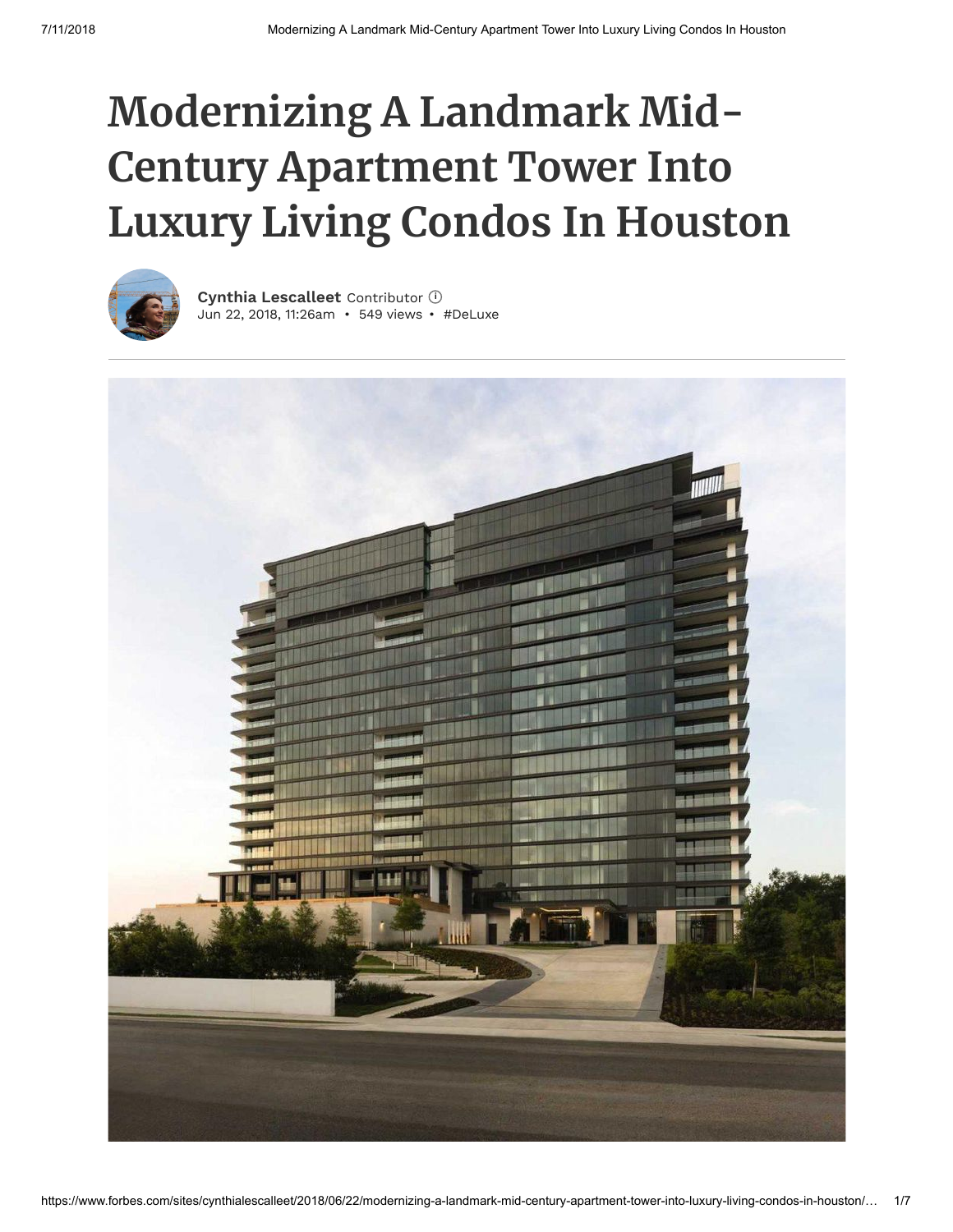#### 7/11/2018 Modernizing A Landmark Mid-Century Apartment Tower Into Luxury Living Condos In Houston

Redevelopment of The River Oaks property in Houston transformed the vista-loaded 1963 apartment building into luxury condos targeting downsizing homeowners in the affluent adjacent neighborhoods. COURTESY OF THE RIVER OAKS

The conversion and renovation of an aging mid-century apartment high-rise into to high-end condos in Houston could have gone very, very differently. The city is not known for keeping its older properties.

But the landmark tower was a classic modernist structure with great bones and super views. And its location on three acres adjacent to one of Houston's toniest neighborhoods also supported a different outcome for its redevelopment by New York-based Arel Capital, which had initially considered new apartment towers for the site. The company has other apartment properties in Houston. The River Oaks is its first condo project.

The transformation, estimated at more than \$100 million, began in December 2014. The first of the residents are now moving in.

As showcased on a recent media tour, the project stripped the 1963 vintage building, designed by Houston architect Cameron Fairchild, to its structural skeleton, added a two-story penthouse level with massive terraces, pushed out the building envelope to capture previously recessed space, and reconfigured six units into double-decker garden townhomes – with lawns.

The latter floorplan is something project architect Andre Landon of EDI International Inc. says solved how to add appeal to lower units without the unobstructed 360-degree views found elsewhere in the now 19-story building.

Richard Leibovitch, managing partner at Arel Capital, says project costs came in at about 20 percent over budget "because we kept spending more on improving the product. It became clear that there was a demand for more luxury than we originally targeted, so we spent more but raised prices as well."

### **MORE FROM FORBES**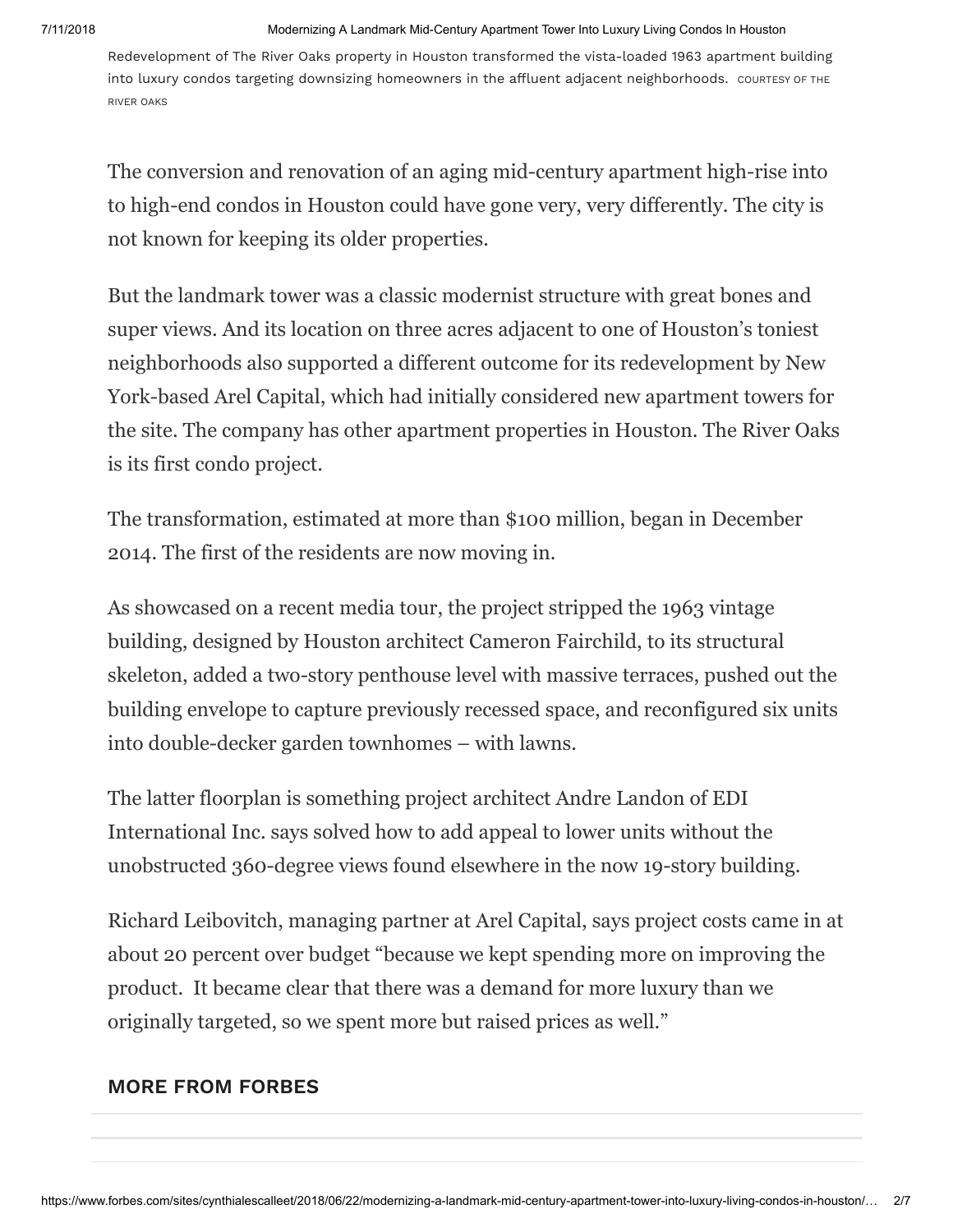By the numbers, the 250,000 SF building has 79 units, priced \$875,000 to \$7.5 million and sized from 2,724 SF to 6,541 SF; a fully-loaded amenities level (for pampering people and pets); a pair of overnight guest suites; and a series of nooks and private spaces inside and out for residents to share – or not.

Construction was supposed to have wrapped up in 2017 but was delayed in part due to Hurricane Harvey in August 2017 and in part to general construction issues that crop up when dealing with an existing building, Leibovitch says.

# **Floors And Fauna**

Expansive common areas, once a popular choice for lobbies, can be off-putting, Leibovitch says, so the tower's entry level instead has a series of smaller gathering spaces, such as a library (with some extra shelving for choice books residents couldn't completely purge before downsizing), cozy-chic sitting room, and a stylized see-and-be-seen mail room (inspired by one in New York, he says) fitted with cushy seating and bronzed mirrors above banks of mailboxes to further reflect natural light. The idea being to put some fun back into getting mail, he says.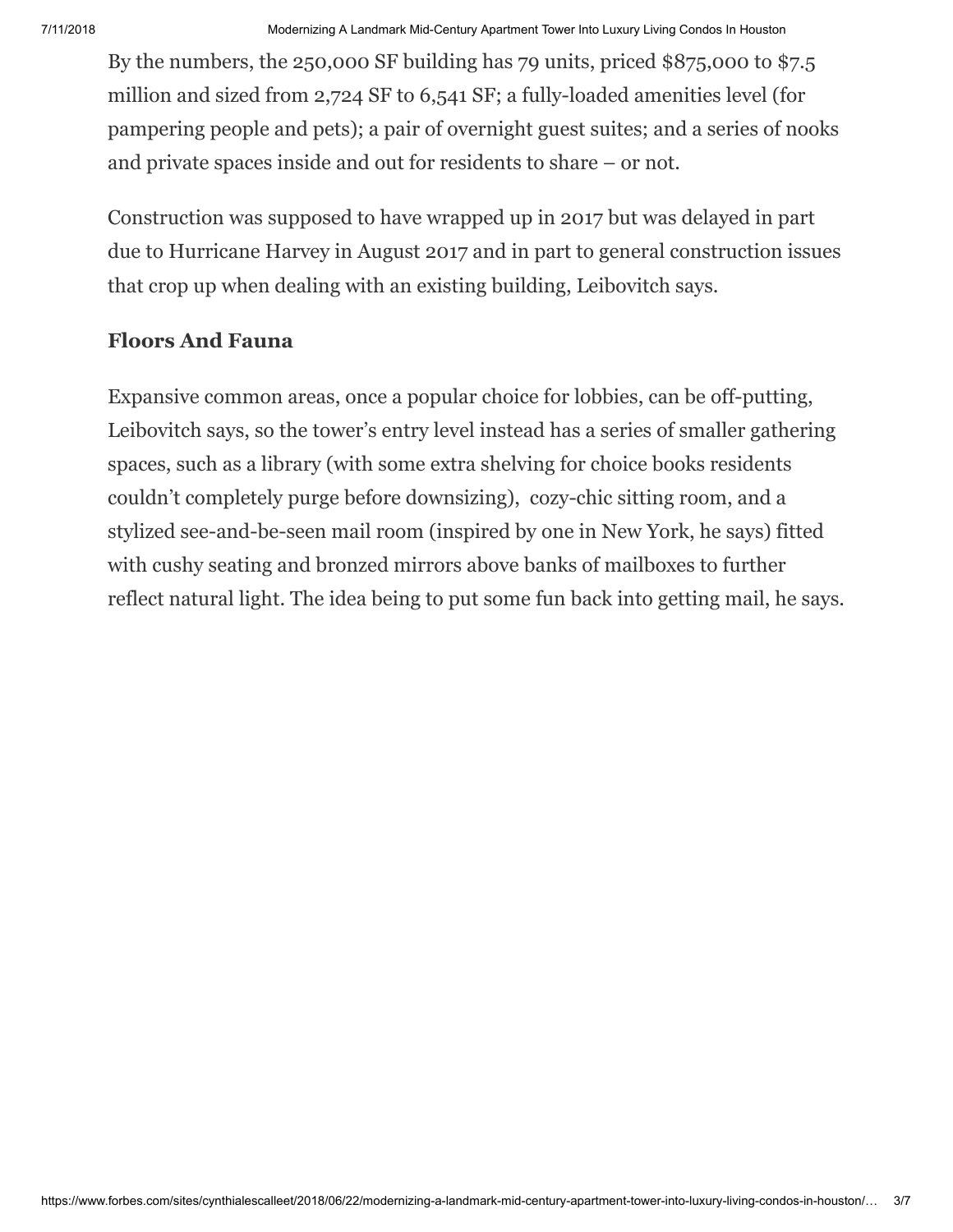

The swank mail room at The River Oaks in Houston puts some fun back in getting mail, the developer says. COURTESY OF THE RIVER OAKS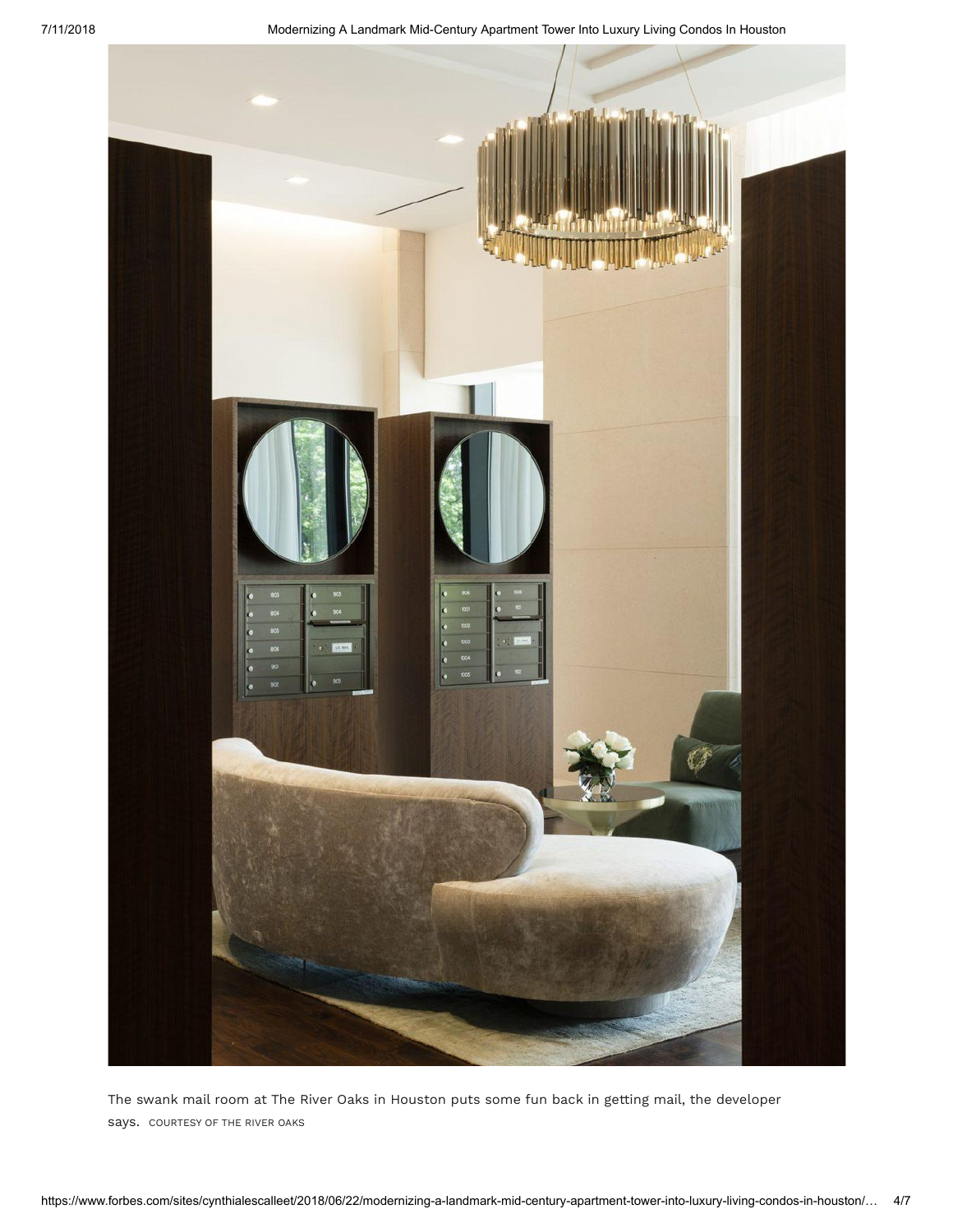Indoor-outdoor seamlessness was a design tenet, says interior designer Lauren Rottet, founding principal and president of Rottet Studio. So was attention to the Houston aesthetic and vibe. "Houston is a city of contrasts," she explains, rattling off examples: diamonds and rust, crude oil and magnolia trees, practicality and style.

Extensive landscaping, gardens and patio amenities maximize the indoor-outdoor flow and "soften the setting," which rises slightly above the street, says landscape architect David Samuelson, project director, McDugald-Steele.

The footprint also incorporates two resort-style pools, one of which is tucked away for more private use by those who are "shy" in their swimsuits. The main pool, with its tiered podium leading to a signature sculpture, is a focal point for much of the property.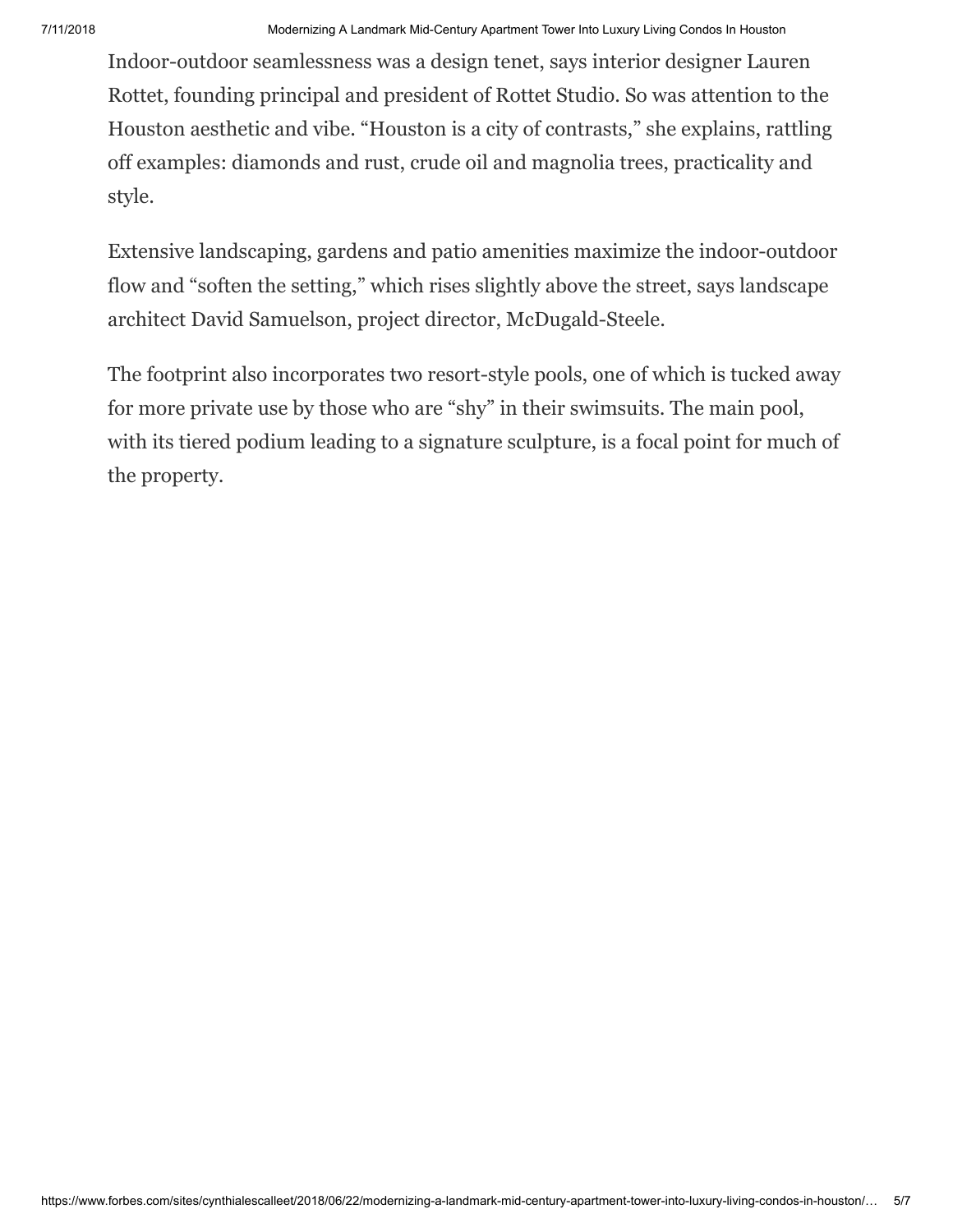

As redesigned, the expansive grounds at The River Oaks feature a public pool (background) and a private pool (foreground). COURTESY OF THE RIVER OAKS